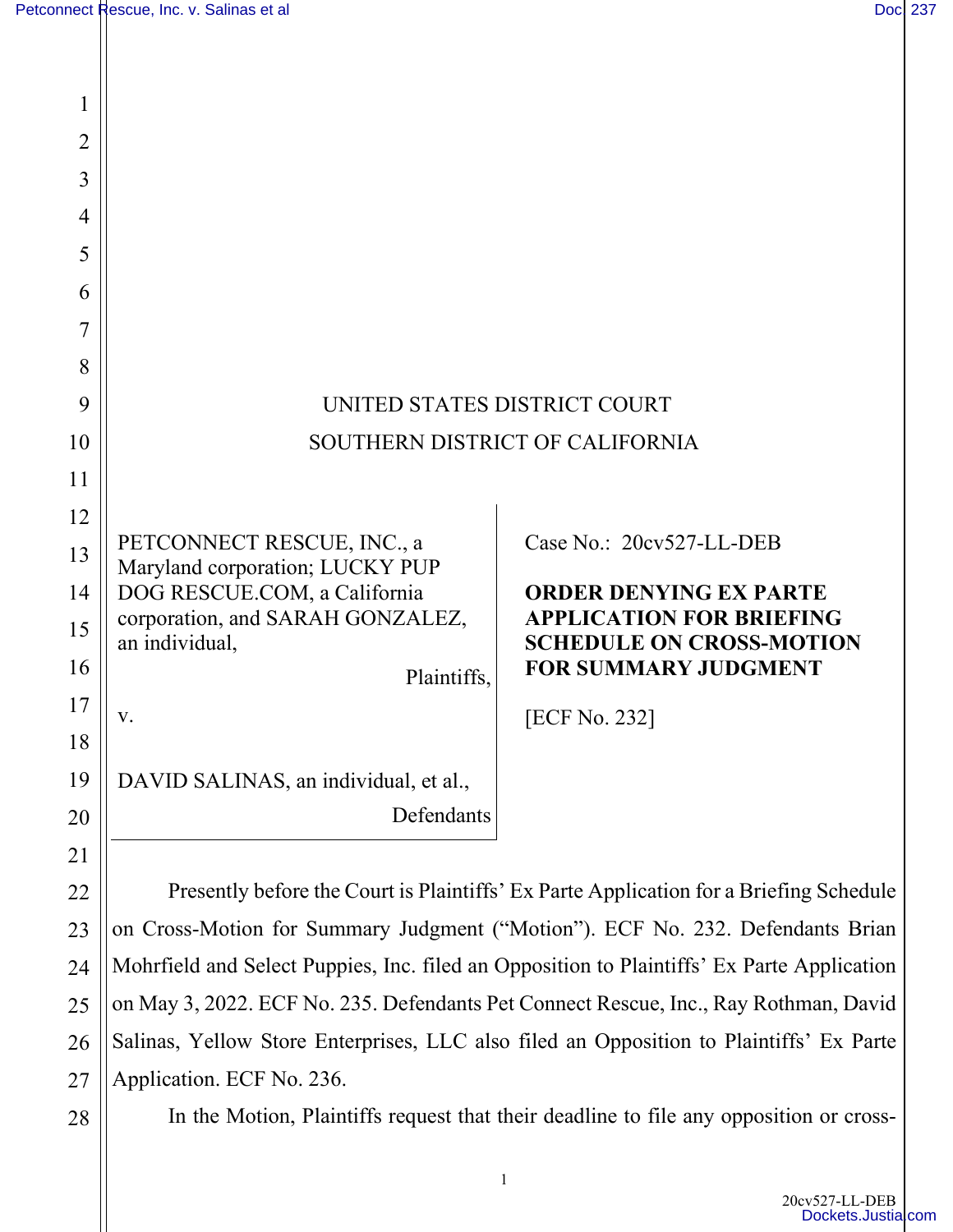1 2 3 4 5 6 motion for summary judgment "to be set 30 days after all outstanding discovery ordered by the Court is obtained, or the Court rules that no further discovery should be compelled, whichever comes later." *Id.* at 2. Plaintiffs state that "Defendants filed their summary judgment motions on April 22, 2022, with a hearing date of May 27, 2022, making oppositions due May 13, 2022." *Id*. at 3. Plaintiffs argue that "[t]hus, this ex parte application is being filed 'well in advance of the due date' pursuant to chamber rules.'" *Id.* 

Fact discovery in this case closed on October 1, 2021 as to all Defendants except for the newly appearing Defendants Select Puppies, Inc., and Brian Mohrfeld. ECF Nos. 133, 141. Fact discovery was reopened until February 1, 2022 for claims and defenses pertaining to Defendant Select Puppies, Inc. and Defendant Mohrfield only. ECF No. 141 at 2. The deadline for pretrial motions already passed on April 22, 2022. ECF No. 141.

Ordinarily, Federal Rule of Civil Procedure 16(b)(4)'s good cause standard governs the modification of a Rule 16 scheduling order, which includes the deadline for filing pretrial motions. This good-cause standard comports with Federal Rule of Civil Procedure  $6(b)(1)$ , which provides: "When an act may or must be done within a specified time, the court may, for good cause, extend time…." Rule 6, however, provides more specificity regarding the timing of a request to extend a deadline. Rule 6 provides that, if a motion to extend is made after a deadline has expired, the motion to extend may only be granted "if a party failed to act because of excusable neglect." Fed.R.Civ.P. 6(b)(1)(B). Thus, if a party wishes to seek leave to file pretrial motions after the deadline to do so has passed, the party must demonstrate both good cause for modifying the scheduling order, in addition to demonstrating excusable neglect for having missed the deadline. *See e.g., Yeoman v. Ikea U.S.A. West, Inc*., 2013 WL 3467410 at \*4 (S.D. Cal. July 10, 2013) (applying Rules 6 and 16 to motion for leave to extend discovery deadlines after deadlines passed); *see also Pioneer Investment Services Co. v. Brunswick Associates Limited Partnership*, 507 U.S. 380, 395 (1993) (establishing a four-part balancing test to determine whether there has been "excusable neglect").

7

8

9

10

11

12

13

14

15

16

17

18

19

20

21

22

23

24

25

Here, Plaintiffs argue in an ex parte motion filed ten days after the deadline to file